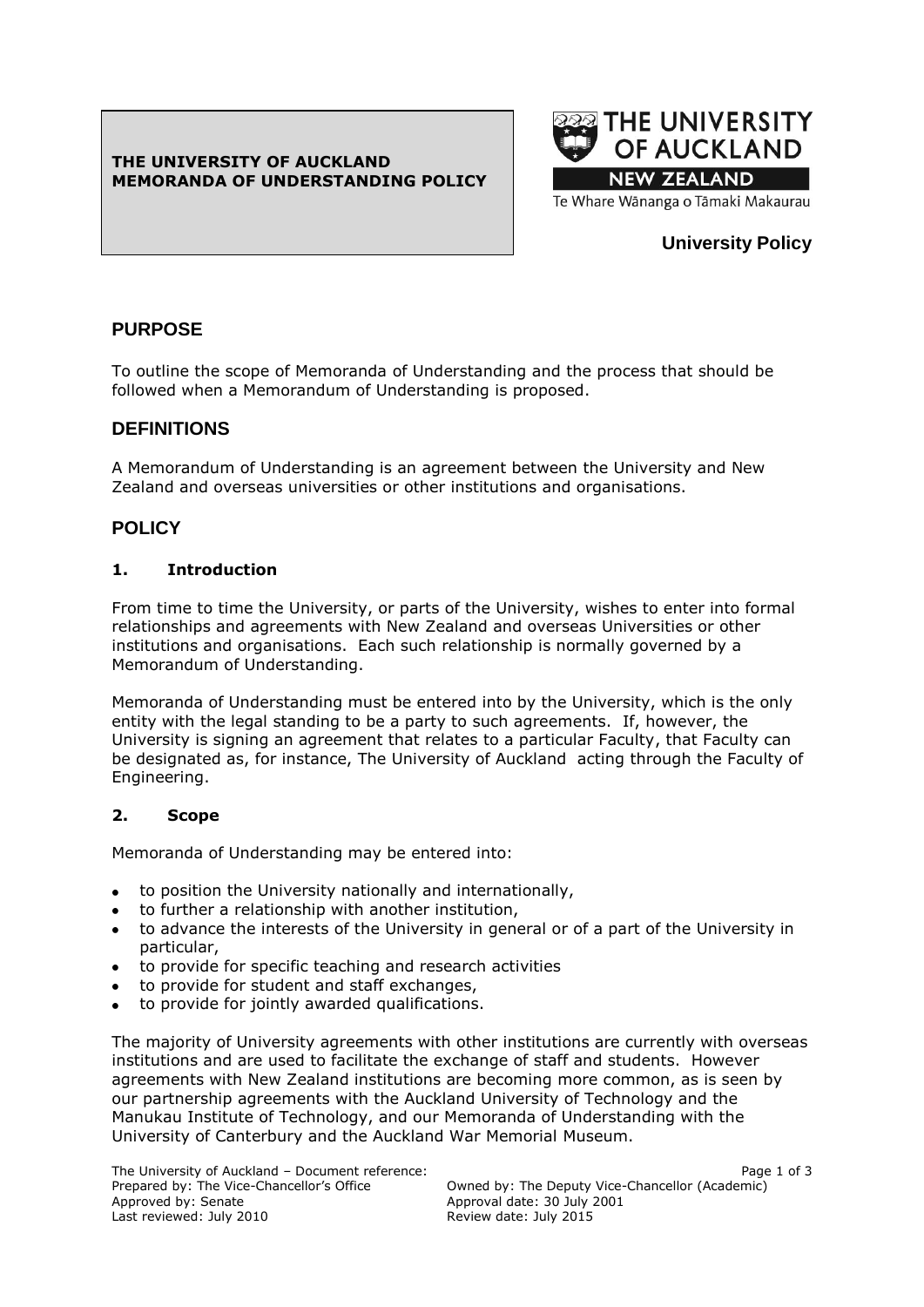Many of the normal inter-institutional activities of the University can be carried out without a formal Memorandum of Understanding; most need only agreement on operational principles and practices to be followed in undertaking a particular project. However, in other cases a formal agreement is desirable, and, in some cases, necessary.

## **3. Principles**

Memoranda of Understanding should be based on the following principles:

- (a) the University should only enter into Memoranda of Understanding with institutions and organisations of high standing,
- (b) all Memoranda of Understanding should enhance the activities of the University and bring clear benefits to it,
- (c) Memoranda of Understanding should have a clear intention and should indicate ways in which that intention is to be fulfilled,
- (d) Memoranda of Understanding must be consistent with all University policies.

### **4. Processes**

- 4.1 Memoranda of Understanding must be at an institution to institution level. Departments, Schools and Faculties cannot enter into Memoranda of Understanding on their own behalf and independently of the University.
- 4.2 A Memorandum of Understanding may be proposed by individual staff members, Heads of Departments, Schools or other University units, Deans, or members of the Vice-Chancellor's Office.
- 4.3 Within a month of the first discussion of a Memorandum of Understanding, the initiator must prepare a written report outlining the scope and nature of the proposed relationship, indicating why it is desirable to enter into an agreement and the benefits it is intended to bring to the University.

In the case of agreements initiated within Faculties, this report must be notified to the Dean or the Dean's nominee. If the report is supported within the Faculty, it must then be discussed with the appropriate person within the Vice-Chancellor's Office. This may be the Pro Vice-Chancellor (International), the Deputy Vice-Chancellor (Research), the Deputy Vice-Chancellor (Academic) or the Vice-Chancellor. In some cases more than one person may be involved in the discussions, or the desirability of a relationship may need to be discussed by a University Committee, usually Education Committee, Postgraduate and Scholarships Committee, Research Committee or International Committee.

- 4.4 In each case there must be a check to ensure that there is no pre-existing agreement with the Institution and no pre-existing agreements are affected by the proposed agreement. In the case of international agreements, this check will be carried out by the Office of the Pro Vice-Chancellor (International); in the case of domestic agreements, the check will be processed through the University Secretariat.
- 4.5 If approval is given in principle to the relationship, the Head of Department or School, the Dean, Pro or Deputy Vice-Chancellor involved in negotiating the relationship must immediately consult with the Executive Officer on the appropriate form of the Memorandum.